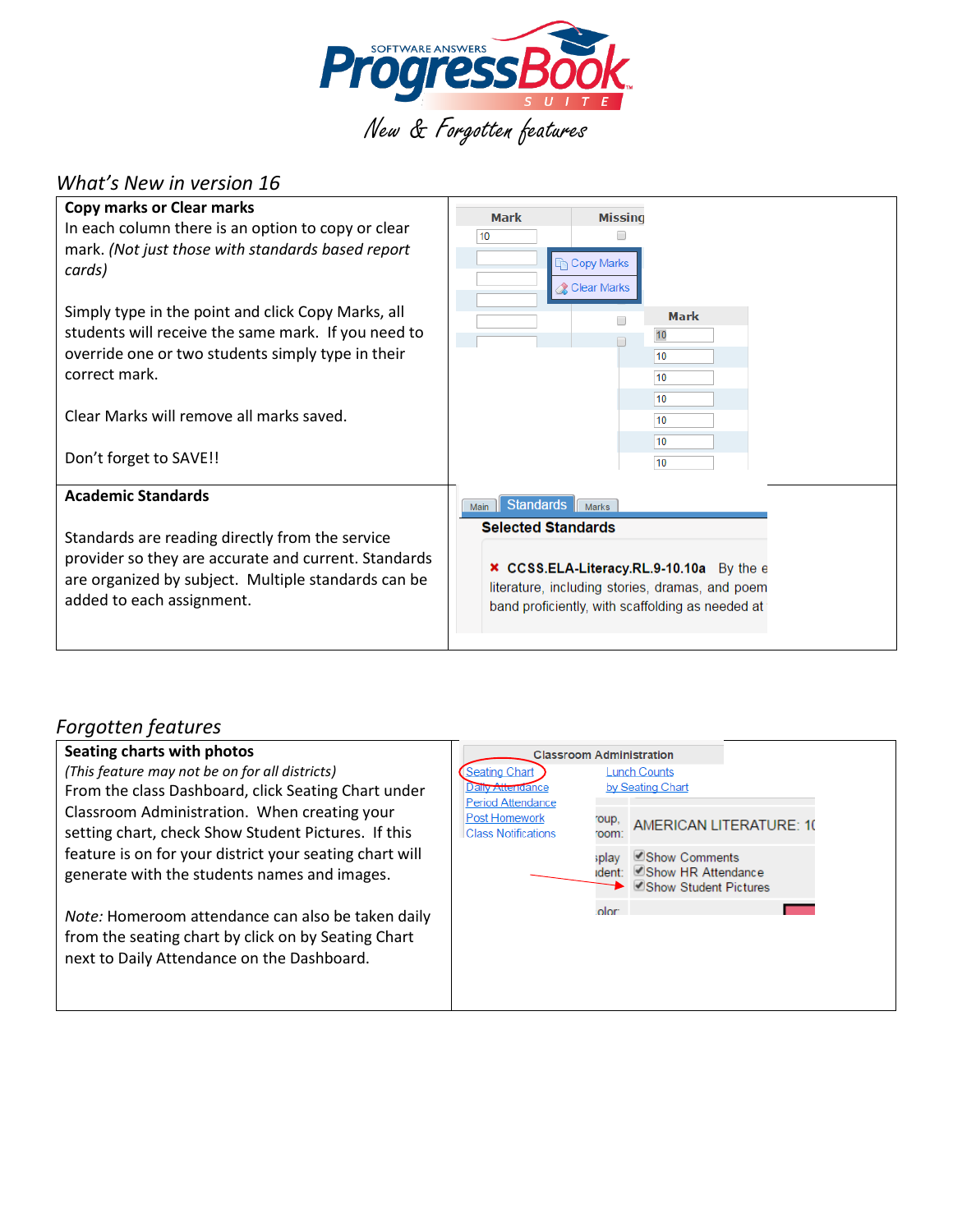

| <b>Class Notifications</b>                             | <b>Classroom Administration</b>                                                                              |
|--------------------------------------------------------|--------------------------------------------------------------------------------------------------------------|
| (This feature may not be on for all districts)         | <b>Seating Chart</b><br><b>Lunch Counts</b>                                                                  |
|                                                        | Daily Attendance<br>by Seating Chart                                                                         |
|                                                        | <b>Period Attendance</b><br>by Seating Chart                                                                 |
| From the class Dashboard, click Class Notifications    | Post Hemework                                                                                                |
|                                                        | <b>Post Class Information</b>                                                                                |
| under Classroom Administration.                        | <b>Class Notifications</b><br>Select the students who should receive the message                             |
|                                                        | Message intended for:<br>Students and Parents v                                                              |
| Email parents or students upcoming events such as      | Burke, Laura                                                                                                 |
|                                                        | Day, Whitnee<br>$\rightarrow$<br>Frazier, Orson                                                              |
| "Chapter Test this Friday"                             | $\,<$<br>Fuller, Anika<br>Select Message Recipients:<br>Garrett, Meredith                                    |
|                                                        | >><br>Gilbert, Peril<br>$<<$<br>Hanson, Tyler                                                                |
|                                                        | Jacobs, Sandy<br>Vinc. Im                                                                                    |
| Type one message, choose parents, students or both,    | Subject: Test Friday                                                                                         |
| select the student or students then click Send.        |                                                                                                              |
| Individual messages will be sent to each email address | $\cdot$ Size $\cdot$ B $I$ U A <sub>t</sub> $\cdot$ A $\cdot$ B $\equiv$ $\equiv$ $\equiv$ $\equiv$<br>Font  |
|                                                        | Study for Chapter Test this Friday                                                                           |
| in ParentAccess.                                       |                                                                                                              |
|                                                        |                                                                                                              |
|                                                        |                                                                                                              |
| <b>Post Class Information</b>                          | <b>Classroom Administration</b>                                                                              |
| From the class Dashboard, click Post Class Information | <b>Seating Chart</b><br><b>Lunch Counts</b>                                                                  |
| under Classroom Administration.                        | <b>Daily Attendance</b><br>by Seating Chart                                                                  |
|                                                        | <b>Period Attendance</b><br>by Scating Chart                                                                 |
|                                                        | <b>Post Homework</b><br><b>Post Class Information</b>                                                        |
| Create a page name and Save. Now you can add any       | <b>Class Notifications</b>                                                                                   |
|                                                        |                                                                                                              |
| classroom information, links or attachments for        | <b>ParentAccess View:</b>                                                                                    |
| parents or students to see in ParentAccess. Create     |                                                                                                              |
| one page and copy it to some or all of your other      | <b>SCHOOL INFORMATION</b>                                                                                    |
|                                                        | <b>O</b> News                                                                                                |
| classes.                                               |                                                                                                              |
|                                                        | <b>Malendar</b>                                                                                              |
|                                                        | Class Information                                                                                            |
|                                                        |                                                                                                              |
|                                                        | <b>AMERICANLITERATURE Section: 105</b><br>My name is: Nancy Lewis                                            |
|                                                        | Room: deHS23<br>Period: Block 1                                                                              |
|                                                        | Last Updated: 8/10/2016 2:26:53 PM                                                                           |
|                                                        | <b>Meet Your Teacher</b>                                                                                     |
|                                                        | Welcome to American<br>Literature<br><b>Nancy Lewis</b>                                                      |
|                                                        | Teacher23@Demo.edu                                                                                           |
|                                                        | You can visit my classroom<br><b>Documents</b>                                                               |
|                                                        | webpage by going to<br><b>Class syllabus</b><br>www.google.com                                               |
|                                                        | <b>Resources</b>                                                                                             |
|                                                        | <b>Ohio Means Jobs</b>                                                                                       |
|                                                        |                                                                                                              |
| <b>Exclude Lowest Mark</b>                             | <b>Gradebook Administration</b>                                                                              |
|                                                        | <b>Setup GradeBook Access</b>                                                                                |
| From the class Dashboard, click Exclude Lowest Mark    | <b>Setup Groups within Classes</b>                                                                           |
| under Gradebook Administration.                        | <b>Transfer Student Marks</b>                                                                                |
|                                                        | <b>Exclude Lowest Mark</b>                                                                                   |
|                                                        |                                                                                                              |
| Select the grading period then the classes to include. |                                                                                                              |
| You can select individual assignment types, for        | Select the Grading Period: Qtr4 v                                                                            |
| example if you want to exclude the lowest test grade   | All Classes<br>Select the Classes to Include:                                                                |
|                                                        | <b>ZAMERICAN LITERATURE: 105</b><br><b>CAMERICAN LITERATURE: 106</b><br>COMPOSITION: 165<br>COMPOSITION: 166 |
| and Test is one of your assignment types only select   |                                                                                                              |
| Test, but if you want to select the lowest grade the   | Select the Assignment Types to Include:<br>All Assignment Types<br>Extra Credit<br>Homework                  |
|                                                        | Test<br>Class Work<br>Quizzes                                                                                |
| student had leave all assignment types selected.       |                                                                                                              |
| Note: If the tool is run multiple times for a grading  |                                                                                                              |
| period and a student's lowest mark changes, the old    |                                                                                                              |
|                                                        |                                                                                                              |
| mark will be re-included and the new mark will be      |                                                                                                              |
| excluded.                                              |                                                                                                              |
|                                                        |                                                                                                              |
|                                                        |                                                                                                              |
| This tool will not include marks which were manually   |                                                                                                              |
| excluded by the teacher.                               |                                                                                                              |
|                                                        |                                                                                                              |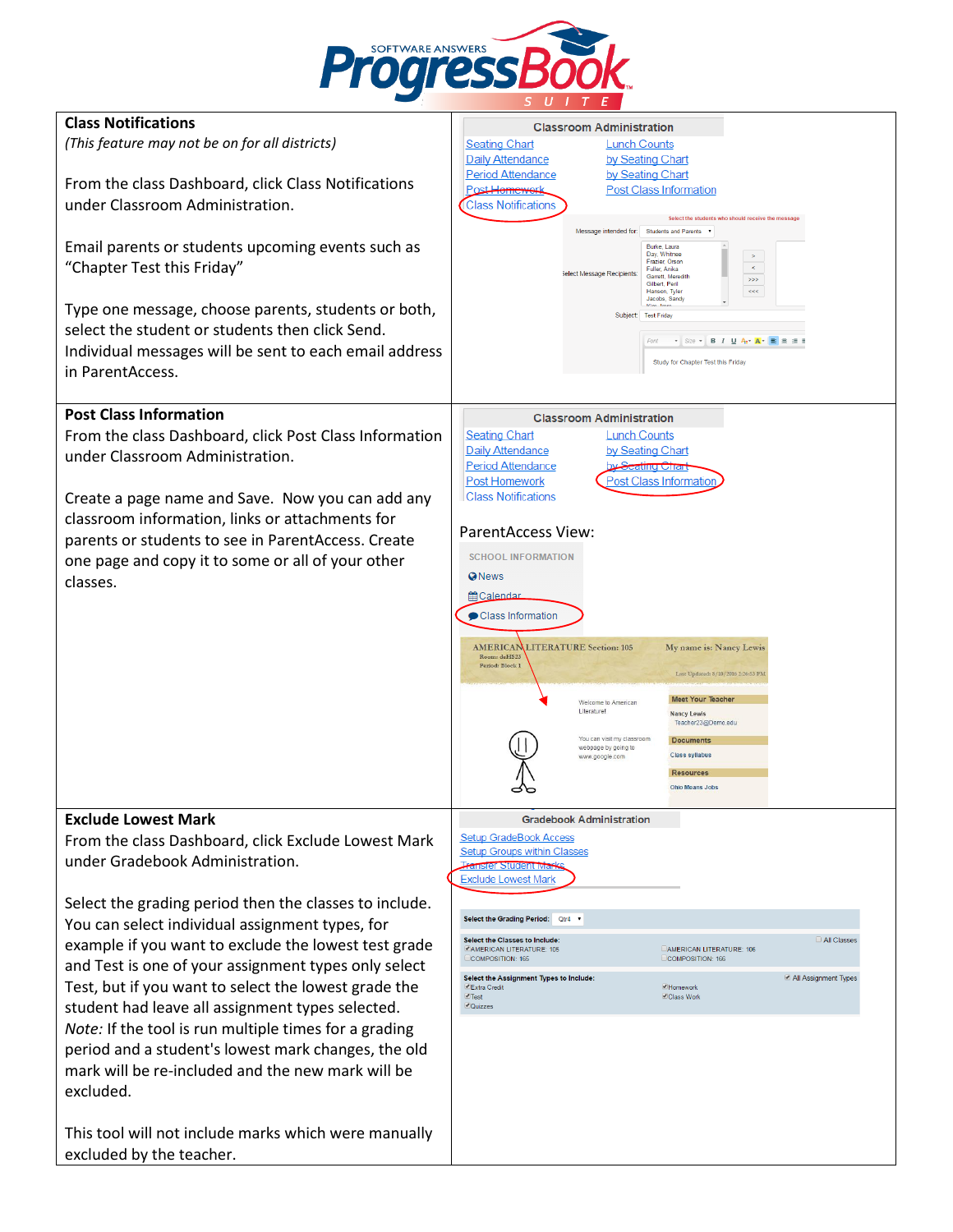

See each student's mark that will be excluded. The average before and after the grade was excluded and whether the student's grade will increase or decrease. Click Exclude Marks to finalize.

Comments are displayed on the Marks tab and will be posted in ParentAccess if the option to Post the marks to the web has be selected.

| <b>Type</b> | Weight |        | Mark Avg Before Avg After $\Delta$ Exclude? |             |       |                                                                                                                                                                                                                                                                                                                                               |
|-------------|--------|--------|---------------------------------------------|-------------|-------|-----------------------------------------------------------------------------------------------------------------------------------------------------------------------------------------------------------------------------------------------------------------------------------------------------------------------------------------------|
| Test        |        | 65/100 | 65.93 D                                     | 65.93 D     |       | ✔                                                                                                                                                                                                                                                                                                                                             |
| Test        | 1.     | 82/100 | 86.67 B+                                    | $86.67 B+$  | l skr | $\begin{picture}(20,20) \put(0,0){\line(1,0){0.5}} \put(15,0){\line(1,0){0.5}} \put(15,0){\line(1,0){0.5}} \put(15,0){\line(1,0){0.5}} \put(15,0){\line(1,0){0.5}} \put(15,0){\line(1,0){0.5}} \put(15,0){\line(1,0){0.5}} \put(15,0){\line(1,0){0.5}} \put(15,0){\line(1,0){0.5}} \put(15,0){\line(1,0){0.5}} \put(15,0){\line(1,0){0.5}} \$ |
| Test        | 1.     | 98/100 | $10000A+$                                   | $10000A+$   | ht i  | $\mathcal{A}$                                                                                                                                                                                                                                                                                                                                 |
| Test        | 1.     | 76/100 | $80.74 B -$                                 | $80.74 B -$ |       | $\overline{\mathcal{L}}$                                                                                                                                                                                                                                                                                                                      |
|             |        |        |                                             |             | ര     | ∩                                                                                                                                                                                                                                                                                                                                             |
| Test        | 1.     | 80/100 | 78.91 C+                                    | 76.60 C+    |       | $\Box$                                                                                                                                                                                                                                                                                                                                        |
|             |        |        |                                             |             |       |                                                                                                                                                                                                                                                                                                                                               |





## **Recurring Assignments**

This is for those assignments that you repeat week after week, for example, weekly participation or weekly spelling tests.

From the class Dashboard, Recurring Assign. under Assignments & Marks. Enter the assignment name, the assignment type and the point value. Select Weekly, choose a start date and end date, (Suggestion: only do one grading period at a time) and what day of the week. Once you click save the assignment is generated in your Assignments tab in your gradebook.

(Be aware there is not Undo)

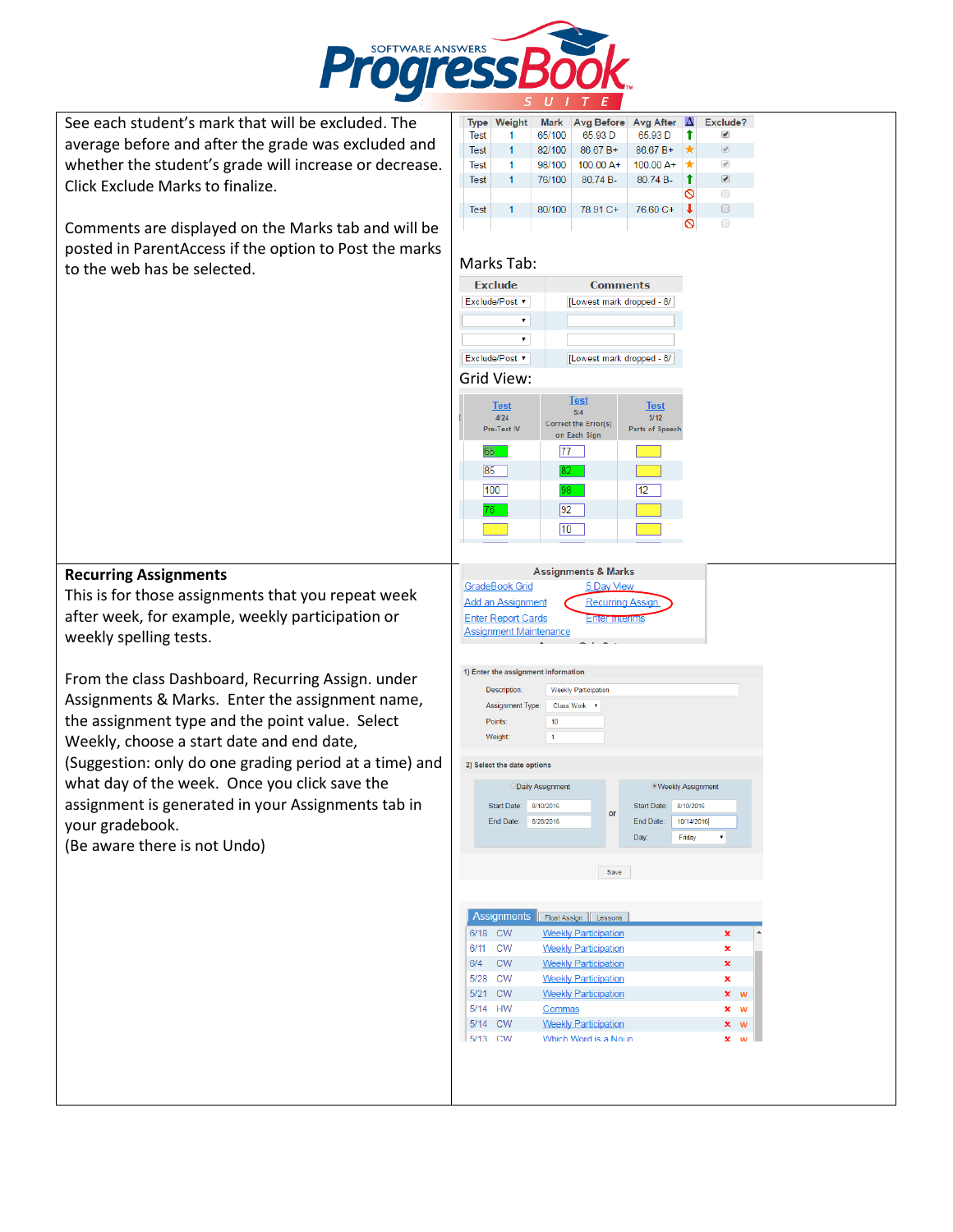

## **Assignment Maintenance**

If you accidently created a recurring assignment or have other assignments you want to delete or post marks to the web, you can filter, delete or change.

From the class Dashboard, Assignment Maintenance under Assignments & Marks.

*Note:* Assignments that are graded or shared cannot be deleted.

## **Student Search**

From the Teacher Home Page or the Dashboard you will see the Student Search. Type in all or part of a student's name and it will find that student from within your gradebook.

The arrow will expand the student to be able to see contact information and personal information. Click on the student's name or click Student Profile. This will open the entire profile for that student in the Dashboard of the class they are assigned. Schools that have DataMap can also access the Student Roadmap.

### **Comments**

Student *(Private to the teacher)*

From the Dashboard click on a student's name to open the Student Profile. Click the Comments tab. An area to type plain text becomes available. Previously saved comments will be visible. These comments are only viewable to anyone that has access to your gradebook.